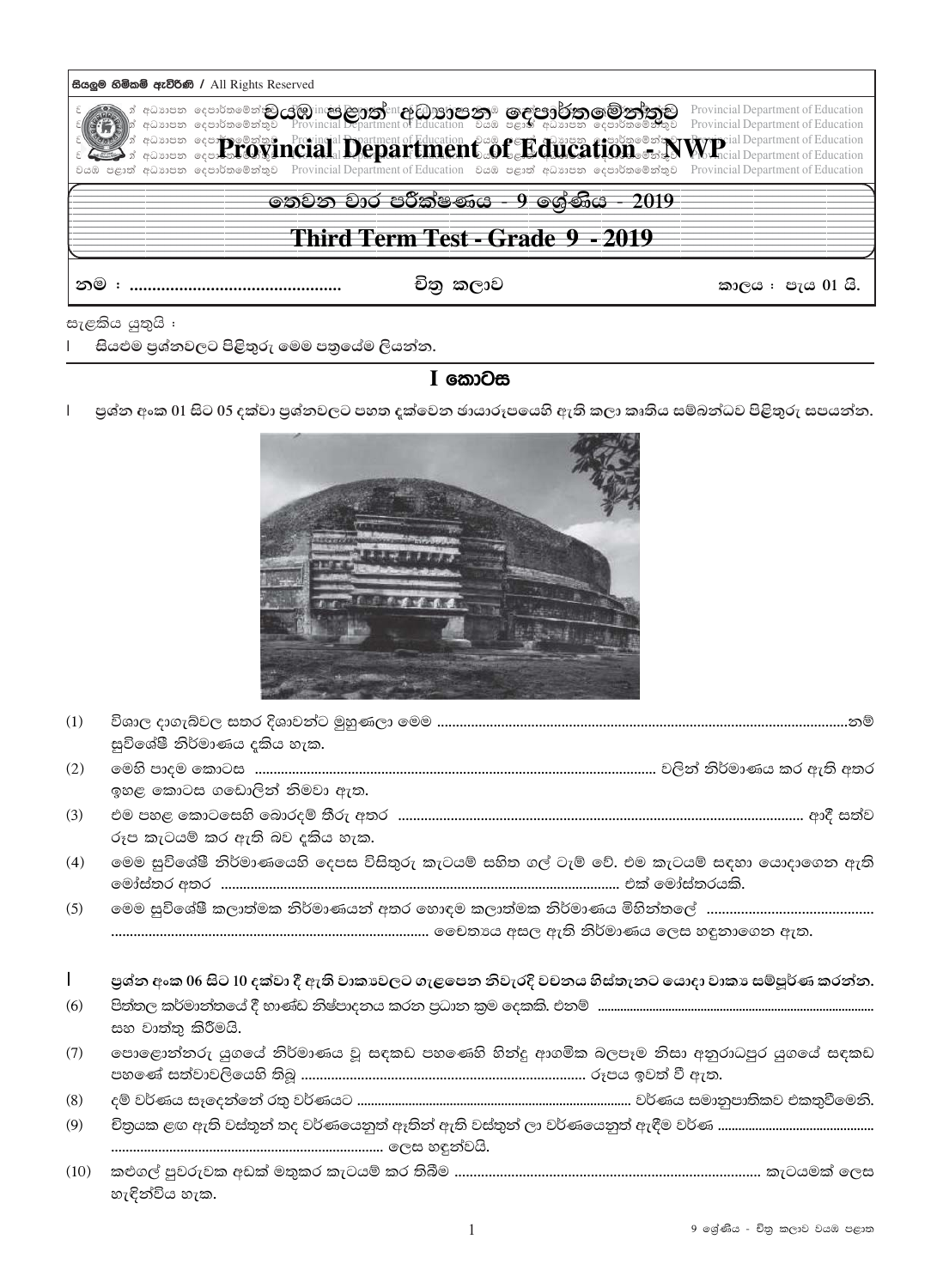|  |  |  |  |  |  | පුශ්න අංක 11 සිට 15 දක්වා දී ඇති වචනවල අර්ථය පැහැදිලි වන සේ වාකා බැගින් ලියන්න. |
|--|--|--|--|--|--|---------------------------------------------------------------------------------|
|--|--|--|--|--|--|---------------------------------------------------------------------------------|

| $(12) \quad \  \  x \cdot \infty \quad \text{and} \quad \  \  x \cdot \infty.$ |
|--------------------------------------------------------------------------------|
|                                                                                |
|                                                                                |
|                                                                                |

පුශ්න අංක 16 සිට 20 දක්වා දී ඇති රූපවලට වඩාත් ගැළපෙන රූපය A, B, C, D, E යන අකෂර සහිත රූපවලින්<br>තෝරා එම අක්ෂරය රූපය ඉදිරියේ ඇති තිත් ඉරි මත ලියන්න.  $\mathbf{I}$ 

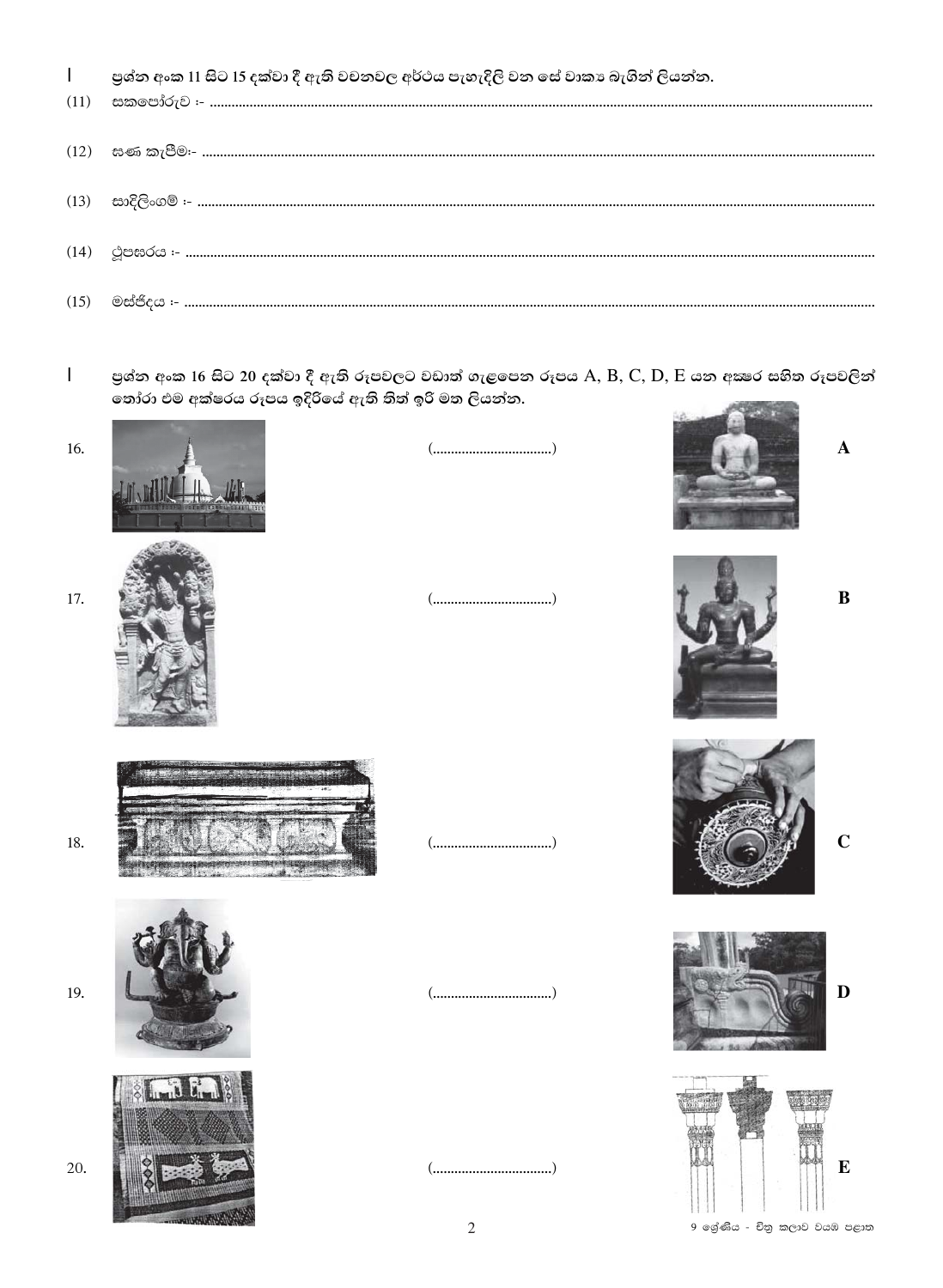- $\mathbf{I}$ පුශ්න අංක 21 සිට 25 දක්වා දී ඇති පුකාශ හරි නම් (4) ලකුණ ද වැරදි නම් (5) ලකුණ ද යොදන්න.
- 21. 'කීර්ති මුඛ' යනුවෙන් ද හැඳින්වෙන්නේ කිඹිහි මුහුණයි.  $\overline{(\ }$  $\lambda$ ියාලි රුව'' බොහෝ හින්දු කෝවිල්වල දකිය හැක. 22.  $\overline{(\ }$  $\lambda$ එක වර්ණයක පුහේද භාවිතයෙන් අඳිනු ලබන චිතු කොලාජ් චිතු නම් වේ. 23.  $\overline{(\ }$  $\lambda$ 24. වෙම්ප්ලේට් චිතුයක් නිර්මාණයට යොදා ගත හැකි වඩාත් පහසු මාධා දියසායම් ය.  $\left($  $\lambda$ පංති කාමරයේ දී ''රිජිෆෝම්' යොදා ගනිමින් උන්නත කැටයමක් පහසුවෙන් කළ හැකි වේ. 25.  $\left($  $\mathcal{L}$
- $\mathbf{I}$ පුශ්න අංක 26 සිට 30 දක්වා පුශ්න සඳහා වරහන් තුළ ඇති 'මුදුා නාම' උපයෝගීකරගෙන දී ඇති බුදු පිළිමවල දක්වෙන මුදුාව ලියන්න.

(විතර්ක මූදුාව/භූමි ස්පර්ශ මූදුාව/වරද මූදුාව/පරදුක්ඛ දුක්ඛිත මූදුාව/ධම්ම චක්ක මූදුාව)



26. 



27. 





28. 



30.

 $\mathbf{I}$ පුශ්න අංක 31 සිට 35 දක්වා පුශ්නවලට දී ඇති පිළිතුරු අතරින් වඩාත් නිවැරදි පිළිතුර තෝරා එය යටින් ඉරක් අඳින්න.

29.

- ි'අභය මුදුාව'' යොදා ඇති බුදු පිළිමයකට උදාහරණයකි.  $31.$ 
	- සමාධි බුදු පිළිමය  $1.$
	- අවුකන බුදු පිළිමය  $3.$

 $2.$ ගල් විහාර හිටි පිළිමය

- තොලුවිල බුදු පිළිමය  $4.$
- අනුරාධපුර යුගයට අයත් හොඳම සඳකඩ පහණ හමුවන්නේ 32.
	- බිසෝ මාලිගය අසළිත්ය.  $1.$
	- ශී මහ බෝධිය අසලින්ය.  $3.$
- $2.$ රත්න පාසාදය අසලින්ය.
- ථූපාරාමය අසලින්ය.  $4.$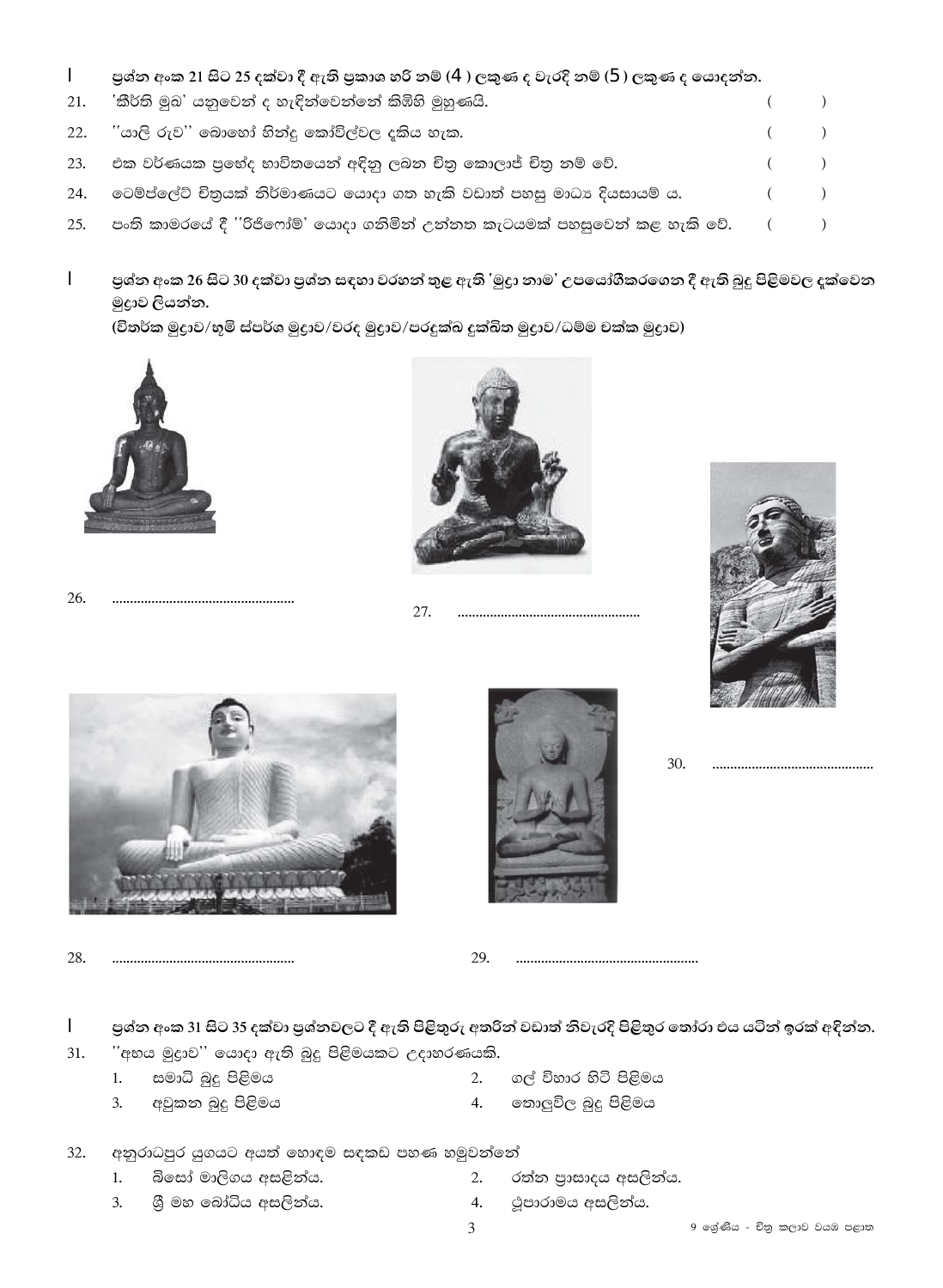- 33. වෙස් මුහුණු සෑදීමට යොදා ගන්නා දව වර්ගයකි. රුක් අත්තන  $2.$  $\mathbf{3}$ . පිහිඹිය  $1.$ කළුවර  $\overline{4}$ . ගත්ක්ක
- 34. මෛලිගත නාටායකට උදාහරණයක් වන්නේ,

 $\overline{3}$ .

- ිහුණුවටයේ කථාව'' නාටායයි.  $1.$ "කැලණි පාලම" නාටායයි.
- 2. 'සිංහබාහු'' නාටායයි.
- 4. 'කිල්ලොත් එක්ක බෑ'' නාටායයි.
- 35. චිතු කතා ඇඳීම තුළින් ජනපිය වූ චිතු ශිල්පියෙකු නොවන්නේ මොවුන් අතරින් කවුරු ද?
	- $1<sup>1</sup>$ ජනක රත්නායක මහතාය.  $2.$ බන්දුල හරිස්චන්දු මහතාය.
	- $3.$ එස්. පී. චාර්ල්ස් මහතාය. දයා රාජපක්ෂ මහතාය. 4.
- $\mathbf{I}$ පුශ්න අංක 36 සිට 40 දක්වා දී ඇති ඡායාරූපය ඇසුරු කර ගනිමින් පිළිතුරු ලියන්න.



- 36.
- 37. මෙම සැරසිල්ල වැඩි වශයෙන් යොදාගෙන ඇත්තේ කිනම් පාරම්පරික කලා කර්මාන්තයක් සඳහා ද?

- 38.
- 39.
- පාරම්පරික සිතුවම් හා කැටයම් කලාවට යොදාගෙන ඇති මෙවැනි කාන්තා රූප සමූහයකින් නිර්මාණය වූ තවත් 40.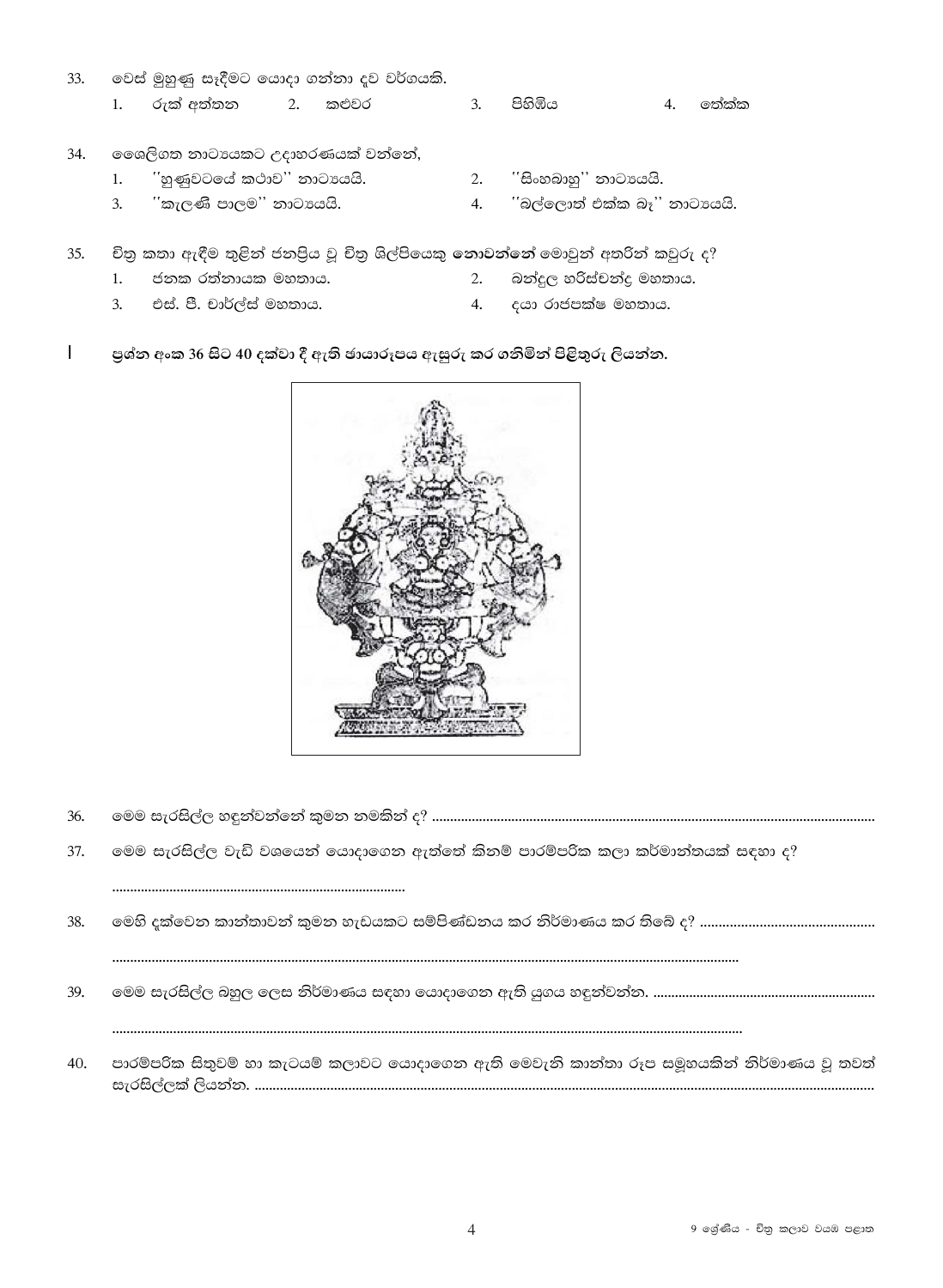| සියලුම හිමිකම් ඇව්රිණි / All Rights Reserved |                                                                                                                                                                                                                                  |                                                                                                                                                                                                                                                                                                                                                                                                                                                                                           |  |  |  |  |
|----------------------------------------------|----------------------------------------------------------------------------------------------------------------------------------------------------------------------------------------------------------------------------------|-------------------------------------------------------------------------------------------------------------------------------------------------------------------------------------------------------------------------------------------------------------------------------------------------------------------------------------------------------------------------------------------------------------------------------------------------------------------------------------------|--|--|--|--|
|                                              | ා් අධ්යාපන දෙපාර්තමේන්තු <b>උලිමු</b> inc <del>id ලිහුණු</del> දි¤it <b>දු</b> රිමුාල <b>්පොරිතුම ලැළැපිලිර්⁄පා මෙරින්තුව</b><br> න් අධ්යාපන දෙපාර්තමේන්තුව Provincial Department of Education වියඹ පළාත් අධ්යාපන දෙපාර්තමේන්තුව | Provincial Department of Education<br>Provincial Department of Education<br>$\rightarrow$ $^{\frac{1}{3}}$ against a compressibility $\bf{parallel}$ . Peringial Department of Education $\mathcal{C}$ and $\bf{f}$ and $\bf{f}$ and $\bf{f}$ and $\bf{f}$ and $\bf{f}$ and $\bf{f}$ and $\bf{f}$ and $\bf{f}$ are $\bf{f}$ and $\bf{f}$ and $\$<br>වයඹ පළාත් අධාාපන දෙපාර්තමේන්තුව Provincial Department of Education වයඹ පළාත් අධාාපන දෙපාර්තමේන්තුව Provincial Department of Education |  |  |  |  |
| තෙවන වාර පරීක්ෂණය - 9 ලශ්ණිය - 2019          |                                                                                                                                                                                                                                  |                                                                                                                                                                                                                                                                                                                                                                                                                                                                                           |  |  |  |  |
| Third Term Test - Grade 9 - 2019             |                                                                                                                                                                                                                                  |                                                                                                                                                                                                                                                                                                                                                                                                                                                                                           |  |  |  |  |
| චිතු කලාව                                    |                                                                                                                                                                                                                                  |                                                                                                                                                                                                                                                                                                                                                                                                                                                                                           |  |  |  |  |

II පහුය

 $\overline{1}$ ආදර්ශ චිතුය හා ශාලාධිපතිට උපදෙස් විභාගයට පූර්ව දිනයක කාලච්ඡේදයක් තුළදී මෙම ඇගයීම සිදු කොට චිතු කලාව I, III යන පතුවල ලකුණු සමඟ එකතු කළ යුතුය.



සපයාගත යුතු දුවා:

- සුදු පැහැති කඩදාසියකින් ආවරණය කරන ලද හිස් මාරි බිස්කට් පෙට්ටියක්  $(1)$
- කුඩා පුමාණයේ ගස්ලබු ගෙඩියක්  $(2)$
- එක් වර්ණයකින් යුත් රෙදිකඩක්  $(3)$
- $(4)$ පෝච්චියක සිටවන ලද පතු තුනක් සහ මලකින් යුත් ඇත්තුරියම් ශාකයක්.

### $II$  පතුය

|     | (දුවා සම්පිණ්ඩන චිතුය) සඳහා ලකුණු ලබාදීමේ නිර්නායක          |                       |
|-----|-------------------------------------------------------------|-----------------------|
| 01. | තලය මත රූප සංරචනය කිරීමේ හැකියාව                            | ලකුණු 05              |
| 02. | දුවාහේගේ පරිමාව හා ස්වභාවය පුකාශ කිරීමේ හැකියාව             | ලකුණු 05              |
| 03. | සිද්ධාන්ත භාවිතය පිළිබඳ අවබෝධය                              |                       |
|     | පරිමාණ, පර්යාලෝකනය, තිුමාණ ලක්ෂණ, ඇස් මට්ටම හා අවකාශ භාවිතය | ලකුණු 05              |
| 04. | පැත්සලෙත් රේඛා භාවිතා කිරීමේ හැකියාව හා සමස්ත නිමාව         | ලකුණු 05              |
|     |                                                             | (සම්පූර්ණ ලකුණු 20යි) |

9 ශේණිය - චිතු කලාව වයඹ පළාත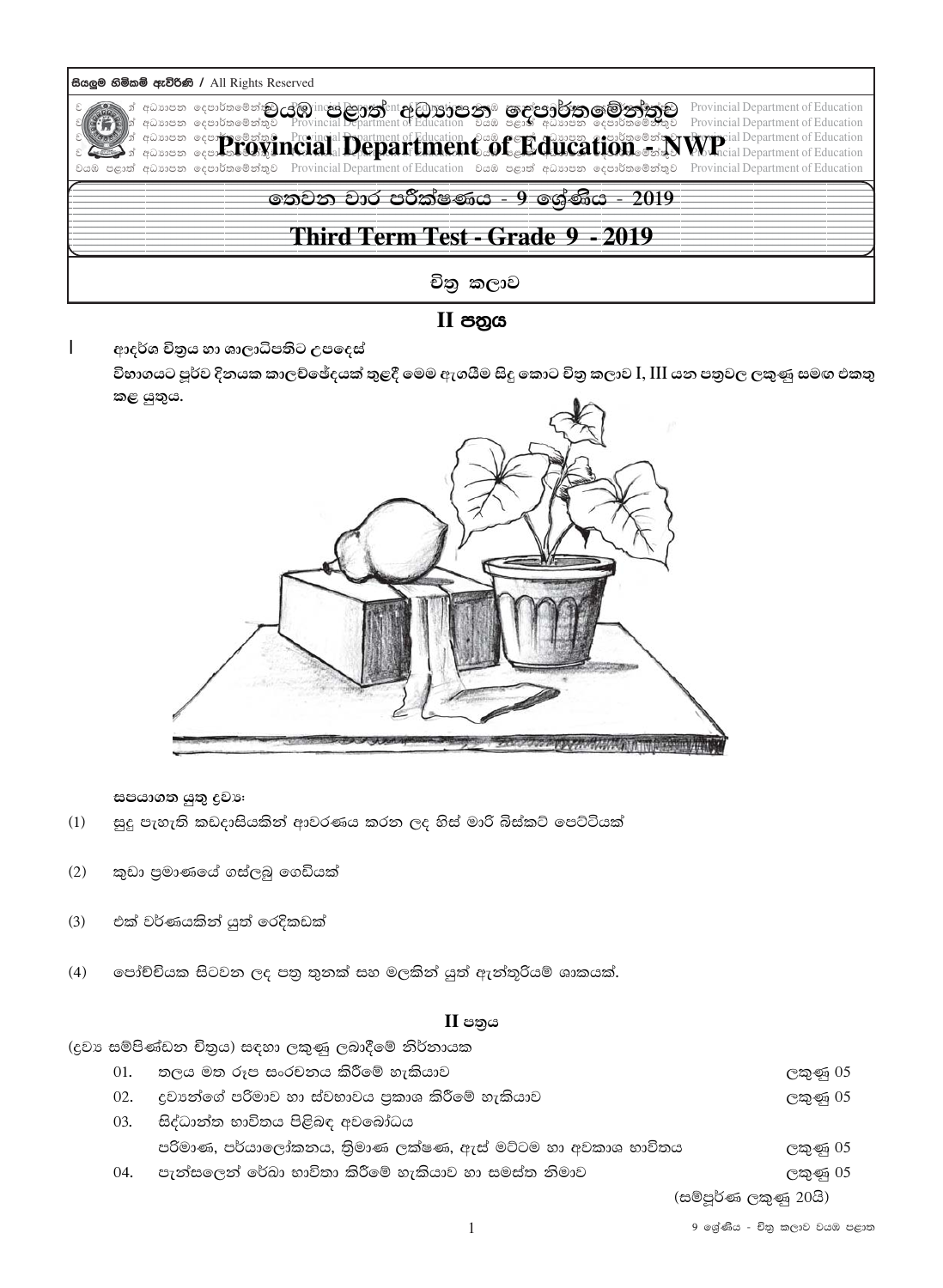

### $II$  පතුය

### උපදෙස්:

- ඔබේ විභාග අංකය හා ශේුණිය උත්තර පතුයේ පසු පිටේ පැහැදිලිව සටහන් කරන්න.  $\mathbf{I}$
- ඔබ ඉදිරියේ ඇති දුවා සමූහය පැත්සලෙන් පමණක් රේබාවෙන් අධායනය කරන්න. වර්ණ කිරීම අවශා  $\mathbf{I}$

නැත.

- රේඛා අධායනයේ දී  $\mathbf{I}$ 
	- 01. දුවා සමූහය, තලය මත කලාත්මකව සම්පිණ්ඩනය වීම.
	- 02. පරිමාණ, පර්යාලෝකන රීති හා තිමාණ ලක්ෂණ පැන්සලෙන් මතු කළ යුතුය.
	- 03. දෙන ලද දුවායන්වල මතුපිට ස්වභාවය හා ගති ලක්ෂණ දක්වීම හා සමස්ත නිමාව.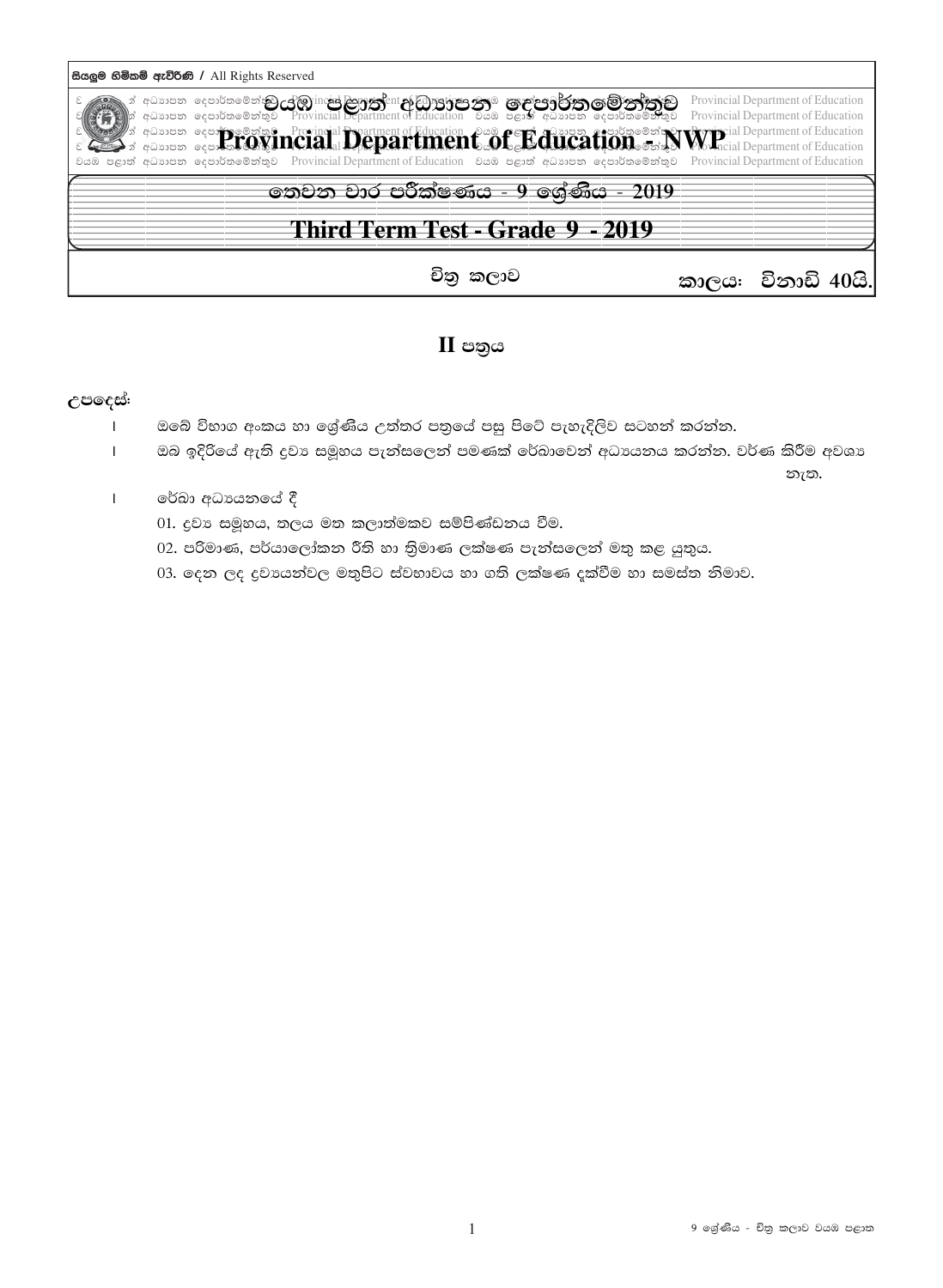# $III$  පතුය

### සැලකිය යුතුයි.

- $\mathbf{I}$ ඔබේ විභාග අංකය හා අදාළ පුශ්න අංකය උත්තර පතුයේ පසු පිටේ සඳහන් කරන්න.
- ''අ'' කොටසින් හෝ ''ආ'' කොටසින් හෝ ''ඉ'' කොටසින් එක් මාතෘකාවක් පමණක් තෝරා වර්ණවත් චිතුයක් නිර්මාණය  $\mathbf{I}$ කරන්න.

### ''අ'' කොටස - චිතු සංරචනය

- $1.$ වෙළඳාම් පොළක අවස්ථාවක්
- 2. බස් නැවතුමක සිදුවීමක්
- අභය භූමියක් තරඹන්නෝ  $3.$
- 4. වන අසිරිය

#### ිආ'' කොටස - මෝස්තර නිර්මාණය

- සම්පුදායික මෝස්තර ඇසුරින් බිත්ති සැරසිල්ලක්  $\mathcal{F}_{\mathcal{L}}$
- සරල සත්ත්ව රූප ඇසුරින් සිඟිති ඇඳුමකට මෝස්තරයක් 6.
- නොළයක් සහ පෙති පහක් සහිත මලක් යොදා ගනිමින් චීත්ත මෝස්තරයකට සුදුසු වාාප්ත මෝස්තරයක්  $7.$

### ිඉ'' කොටස - ගුැෆික් නිර්මාණ

- කතත්දර පොතක මුල් පිටකවරය සඳහා නිර්මාණයක් 8.
- නවතම සබන් වර්ගයක් සඳහා දවටනයක් 9.
- ''ජලය පණ මෙන් සුරකිමු'' යන තේමාව යටතේ පෝස්ටරයක්  $10.$